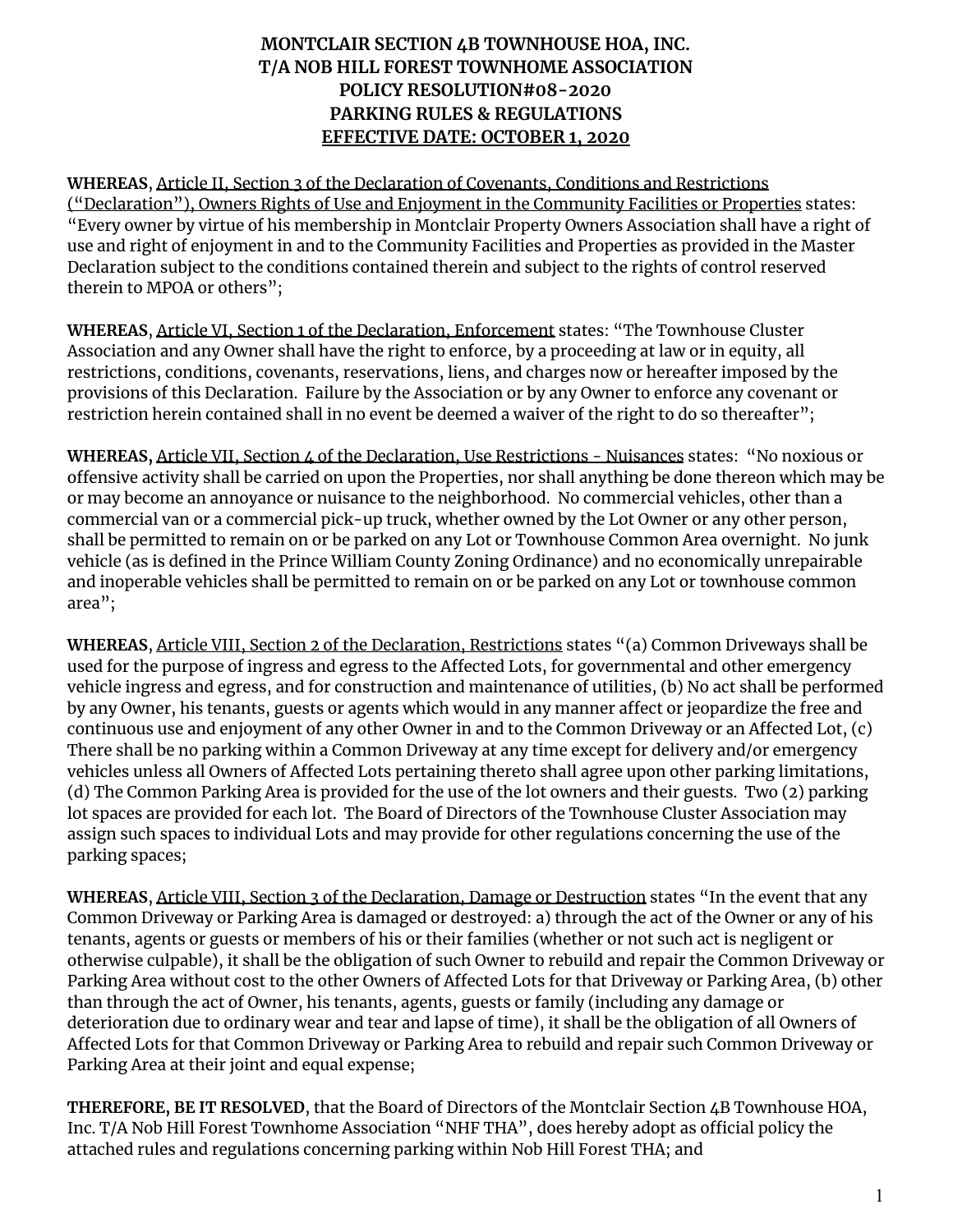**BE IT FURTHER RESOLVED**, that the Board of Directors shall have the authority to grant a temporary variance to the established parking policy providing that all requests for variances are made in writing to the Managing Agent. Variances may be revoked upon any failure to comply with the stipulations of the variance;

**BE** IT FURTHER RESOLVED, that the attached rules and regulations shall take effect, following distribution to all Nob Hill Forest THA homeowners; and shall be enforced as of October 1, 2020. Prince William County Police and Virginia State Police are empowered to ticket, boot and/or tow violators parked in designated fire lanes, designated handicapped parking spaces and/or in violation of any state vehicle registration or titling law;

**BE IT FURTHER RESOLVED**, that nothing contained herein may prohibit the Board of Directors from amending afore-described parking restrictions in the future. **This policy becomes effective on the 1st Day of October, 2020, and supersedes ALL previous resolutions on parking.**

- I. No vehicle shall be parked on common area in such a manner as to obstruct other parking spaces, or park in another resident's reserved space without authority from the NHF THA Managing Agent. All resident vehicles are to be parked in their assigned parking spaces respective to the resident's address (and/or lot number) only. Residents/Tenants/Occupants MUST utilize their allocated parking spaces in order to maintain spaces for residents/visitors with valid Visitor tag. Each townhouse unit is allotted one visitor hang tag only. Only one hang tag is valid per townhouse unit. Use of multiple visitor hang tags is prohibited and will result in immediate tow at the vehicle owner's expense.
	- A. **Resident** is defined as anyone whose name appears on the property's mortgage or lease papers to a) be in residence as the incumbent of a benefice or office and b) dwell permanently or continuously occupy a place as one's legal domicile.
	- B. **Tenant** is defined as anyone who is an occupant or dweller or a town home in Nob Hill Forest THA but whose name does not appear on the deed: a) one who holds or possesses real estate or sometimes personal property (as an annuity) by any kind of right, b) one who has the occupation or temporary possession of lands or tenements of another, specifically one who rents or leases (as a house) from a landlord. Tenants include spouses, parents, children, relatives, and long-term guests.
	- C. **Occupant** is defined as one who occupies a particular place, especially: resident.
- II. Only licensed vehicles with current inspection and municipal/county/state decals, which can be lawfully operated on public streets, are permitted to be operated/parked on the common area streets, courts and parking areas of the Nob Hill Forest THA. **Owners and residents residing in the Nob Hill Forest THA are required to register their vehicles with the Commonwealth of Virginia within thirty (30) days and to comply with all other laws, statutes, ordinances and codes applicable to motor vehicles within the Commonwealth of Virginia and Prince William County. Owners/Residents who are active duty military members must submit proof of military status if their vehicle(s) is registered out of state.**
- III. No vehicle shall park on common areas or in assigned spaces in such a manner as to block one or more vehicles, or occupy more than one space.
- IV. No vehicle shall park in a fire lane, or in fire turn-arounds, as designated by Prince William County Department of Fire and Rescue.
- V. No vehicle shall park on lawns or grassy areas, sidewalks, walkways or patio areas, or park in any other common area, without written authorization of the NOB HILL FOREST THA Managing Agent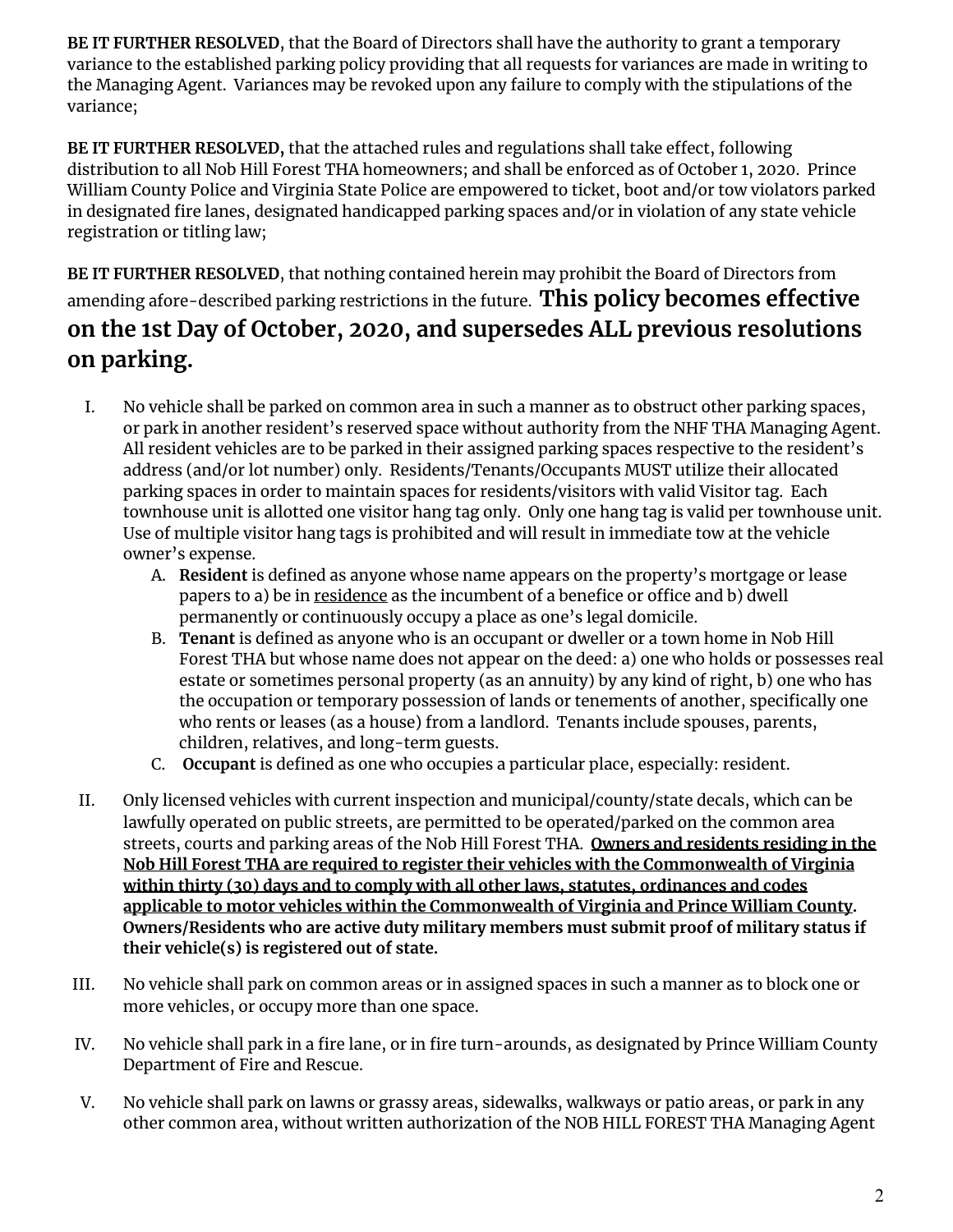or other official appointee of the Board of Directors. Nothing shall be stored upon any parking spaces, nor shall the same be permitted to accumulate trash or debris.

- VI. No vehicle shall park as to block or impede access to mailboxes and sidewalks.
- VII. **Visitor/Overflow Parking** is provided for the use of NHF THA residents and visitors with a valid Visitor tag. Homeowners and their tenants MUST utilize their allocated parking spaces in order to maintain spaces for residents/visitors with valid Visitor tags. Each townhouse unit is allotted one visitor hang tag only. Only one hang tag is valid per townhouse unit. Use of multiple visitor hang tags is prohibited and will result in immediate tow at the vehicle owner's expense. Vehicles parked for over a twenty-four (24)-hour period in any Visitor/Overflow parking space are subject to **IMMEDIATE** tow at the vehicle owner's expense.
	- A. **Overflow Parking/Visitor Parking** is defined as parking within Nob Hill Forest THA designated by the Association as being available to NHF THA residents and visitors on a first-come, "parked" basis displaying a valid Visitor tag.
	- B. Vehicles parked in overflow/visitor parking must not be left in an overflow/visitor parking space for more than a 24-hour period. Vehicles that have been parked in a visitor or overflow space for more than a 24-hour period will be towed immediately at the vehicle owner's expense. **Moving and returning the vehicle to the same Visitor space or reversing position in an overflow/visitor parking space** *does not* **reset the 24-hour clock.**
	- C. A valid visitor hang tag must display the lot number. Blank hang tags are prohibited and are subject to immediate tow at the vehicle owner's expense. Violation of this rule will result in immediate tow at the vehicle owner's expense.
	- D. Valid visitor hang tags are to be used when visitors or residents use the designated visitor spaces.
	- E. Valid visitor hang tags must be hung on the rear view mirror and visible, so as not to be towed at owner's risk.
	- F. Visitor hang tags are prohibited from being rented/loaned/sold/transferred to another household. First offense penalty is a thirty (30) day parking suspension. Second offense penalty will require the offender to pay a fee of \$25.00 to obtain the confiscated visitor hang tag.
	- G. Valid visitor hang tags may be obtained from the management office, please call first.
	- H. A lost/stolen/damaged pass is not the responsibility of the Association. A replacement pass fee is \$25.00.
	- I. Valid visitor hang tags apply to all spaces throughout the community marked "visitor".
	- J. Vehicles must display a valid Visitor tag to park on the Nob Hill Forest private road (Cliffview Drive extension) from Paige Point Way to Windsong/Whisperwood Court. The Cliffview Drive extension from Paige Point Way to Windsong/Whisperwood Court is ALSO restricted to a 24-hour limit and subject to immediate towing at the vehicle owner's expense if parked over 24-hours.
	- K. No vehicle may park parallel to any curb or townhome street in Nob Hill Forest THA with the exception of spaces marked "Visitor" on Whisperwood Court, Vals Way, and overflow parking on Cliffview Drive. Vehicles parallel parked behind assigned spaces or along any yellow curb is subject to immediate towing at the vehicle owner's expense. Vehicles parked in areas designated with a NO Parking sign are subject to immediate towing at the vehicle owner's expense.
- VIII. No signs, initials, numbers or any other alteration to parking spaces may be painted, marked or erected.
- IX. No vehicle may park parallel to any curb or any townhome street in Nob Hill Forest THA with the exception of authorized "Visitors parking areas" on Whisperwood Court and Vals Way and "Overflow parking areas" on Cliffview Drive (areas not designated as "fire lanes" by Prince William County Fire and Rescue) and not to exceed any 24-hour period.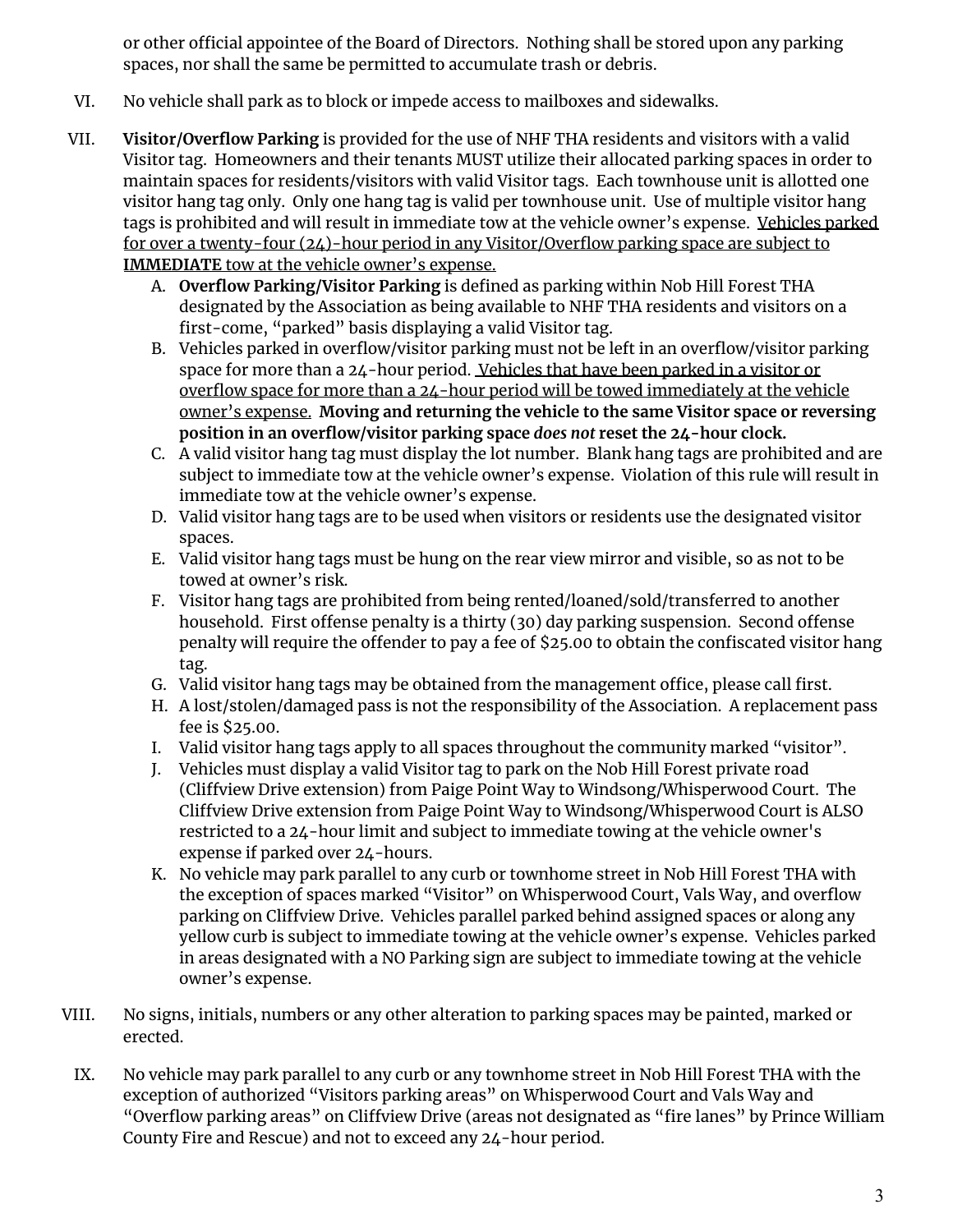- X. NOB HILL FOREST THA homeowners, their tenants and visitors shall not park boats, recreational vehicles, boat trailers, or any other trailers, in any assigned parking space, visitor overflow parking or common area in NHF THA except as provided herein or as authorized in writing by the NHF THA Managing Agent or other official appointed by the NHF THA Board of Directors. Boats, recreational vehicles and trailers can be parked for a period not to exceed five (5) hours for the sole purpose of loading and unloading. Boats, recreational vehicles, boat trailers or any other trailers may not be parked in NHF THA after 6:00pm.
	- A. **Trailer** is defined as any device that is not self-propelled, but which is designed for and capable of being pulled upon the public roadways by a motorized vehicle, such as boat trailers, utility trailers, mobile homes, and pop-up campers.
	- B. **Recreational Vehicle** is defined as 1) any boat or boat trailer, 2) any motor home or other self-contained camper, 3) any camper slip-ons where the camper backs are higher than the roof line of the tuck cab,  $\mu$ ) any mobile home, trailer or fifth wheel trailer, 5) any pop-up camp/tent trailer or other similar recreation oriented portable or transportable facility or conveyance, 6) any other vehicle not defined above which could not normally or regularly by used for daily transportation including dune buggy or non-operative automobile collections or other automotive equipment not licensed for use on state/county roads, and 7) any trailer.
- XI. **Trucks and commercial vehicles** are permitted temporary access to Nob Hill Forest THA streets and parking areas only if they are delivering to, or furnishing services to, a Nob Hill Forest THA home, provided that the vehicle is not parked within Nob Hill Forest THA for more than ten (10) hours in any twenty-four (24) hour period, or after 6:00pm except to provide emergency services.
	- A. **Truck** is defined as any powered source of transportation which has a gross vehicle weight in excess of 8,500 pounds or which has a cargo bed in excess of 34.5 square feet. Notwithstanding, and in addition to the foregoing, the following are each deemed to be a "truck" for the purposes of these regulations:
		- 1. Any vehicle with commercial lettering;
		- 2. Any vehicle with roof or side racks designed to hold ladders or other construction apparatus, regardless of whether such apparatus are present;
		- 3. Any vehicle which uses wood, metal, or other materials to extend the height of the sides or to increase cargo capacity;
		- 4. Any vehicle which has, as its primary purpose, the towing of other vehicles, the removal of snow, or which clearly is not intended to be used for personal transportation purposes;
		- 5. Includes vehicles with four or more rear wheels and/or vehicles equipped for obvious commercial uses.
	- B. **Large and/or Overweight Vehicles** is defined as any vehicle, whether marked or unmarked, with a gross vehicle size in excess of 784 cubic feet  $(16'x7'x7')$  or with a gross vehicle weight in excess of 8,500 pounds. Vehicles longer than the standard parking space are not permitted.
	- C. **Commercial Vehicle** is defined as any vehicle, regardless of capacity, with commercial or governmental agency lettering or insignia or which displays advertising letters or symbols, whether temporarily or permanently affixed to the vehicle, except for law enforcement and fire and rescue vehicles; any vehicle with a rated carrying capacity of 2,000 pounds or more; any vehicle regardless of capacity, which displays or which is licensed as a "for hire" vehicle; garbage trucks, tractors or trailers; dump trucks; tow trucks; passenger buses; cement trucks; construction equipment, and commercial vehicles more than 16 feet long including stake bed trucks, flatbed trucks, box trucks and step vans. Law enforcement and fire and rescue vehicles kept within NOB HILL FOREST THA on a regular basis shall park in accordance with these regulations with respect to the parking of personal vehicles.
- XII. Except for trucks or commercial vehicles, as referenced in paragraph X above, no truck or commercial vehicle other than a standard size van or pick-up truck, that will fit wholly within a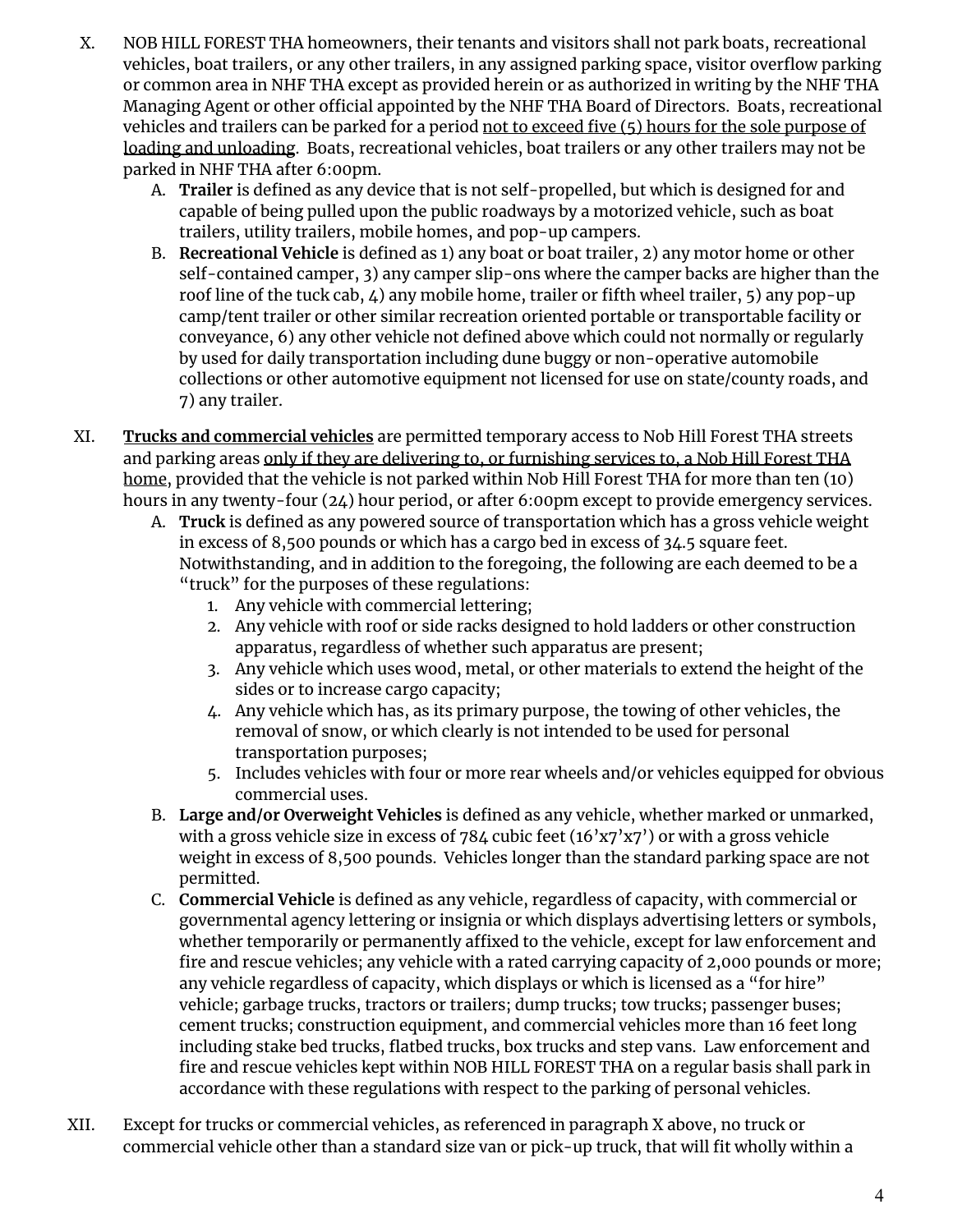parking space, shall be parked in any assigned space, common area, street or overflow parking area.

- XIII. Inoperable or abandoned vehicles, as defined by Virginia State law and the Prince William County Code, shall not be parked on Nob Hill Forest THA property. Vehicles which leak fluids pose a hazard to the community asphalt and may lead to toxic runoff into the storm sewers; and thus, such vehicles may not be parked in Nob Hill Forest THA. In addition, all vehicles shall be maintained in proper operating condition so as not to be a hazard or nuisance by noise, exhaust emissions or appearance as determined by the Board of Directors. However, no portion of the property subjected hereto shall be used for the repair of motor vehicles.
	- A. **Inoperable motor vehicle** is defined as any motor vehicle, which displays neither valid Virginia license plates or a valid Prince William County inspection decal, is not in operating condition, or which for a period of twenty-four (24) consecutive hours or longer has been partially or totally disassembled.
	- B. **Damaged Vehicle** is defined as damage where the body of the vehicle is broken, severely dented, crumpled, badly rusted, or where parts are missing, disassembled or hanging from the vehicle, or where one or more of the tires of the vehicle are flat or missing. Wooden enclosures may not be added to extend truck beds.
	- C. **Repairs**: vehicles are not to be constructed, reconstructed, repaired or kept on jacks, jack stands or other forms of lifts on any property or street within Nob Hill Forest THA in such a manner as to be visible from neighboring property without the approval of the Board of Directors.
- XIV. Nothing shall be stored upon any parking space, nor shall the same be permitted to accumulate trash or debris. Containers such as a **Portable On Demand Storage (PODS) unit** require advance Board of Directors approval and may be placed in a space assigned to the property ONLY for the purposes of moving into or out of a property, and only for a period not to exceed three (3) days. PODS cannot be parked in visitor spaces or parallel on streets.
- XV. Damage or Destruction. In the event that any Private Streets or Common Parking Area of Nob Hill Forest THA is damaged or destroyed:
	- A. Through the act of the Owner or any of his tenants, agents or guests or members of his or their families (whether or not such act is negligent or otherwise culpable), it shall be the obligation of such Owner to rebuild and repair the Common Driveway or Parking Area without cost to the other Owners of Affected Lots for that Driveway or Parking Area.
	- B. Other than through the act of Owner, his tenants, agents, guests or family (including any damage or deterioration due to ordinary wear and tear and lapse of time), it shall be the obligation of all Owners of Affected Lots for that Common Driveway or Parking Area to rebuild and repair such Common Driveway or Parking Area at their joint and equal expense.
	- C. The maintenance reserve provided for in Article IV, Section 3 of the Declaration, is designed to provide for repair or its roads and parking areas that require repair due to deterioration from ordinary wear and tear and lapse of time and is not designed to repair damage which is attributable to a Lot Owner's or his tenants', agents', guests' or family's intentional acts or negligence.
- XVI. Persons authorized to contact the Towing Agent for parking violations are outlined below:
	- A. For violations where a resident's designated parking space is occupied and/or blocked by an unauthorized vehicle, the resident is authorized and will contact the Towing Agent. (Residents should be prepared to furnish model, color, license tag number of vehicle and allocated space address or number.)
	- B. For all other violations outlined as follows, only Nob Hill Forest THA Managing Agent and/or Board of Directors or other official appointee of the Board of Directors may initiate towing for: 1) parking in overflow/visitor parking areas; 2) parking in a visitor/open space in violation of the restrictions as set forth in paragraph VII; and 3) parking in an assigned space in violation of paragraph X, XI, XIII.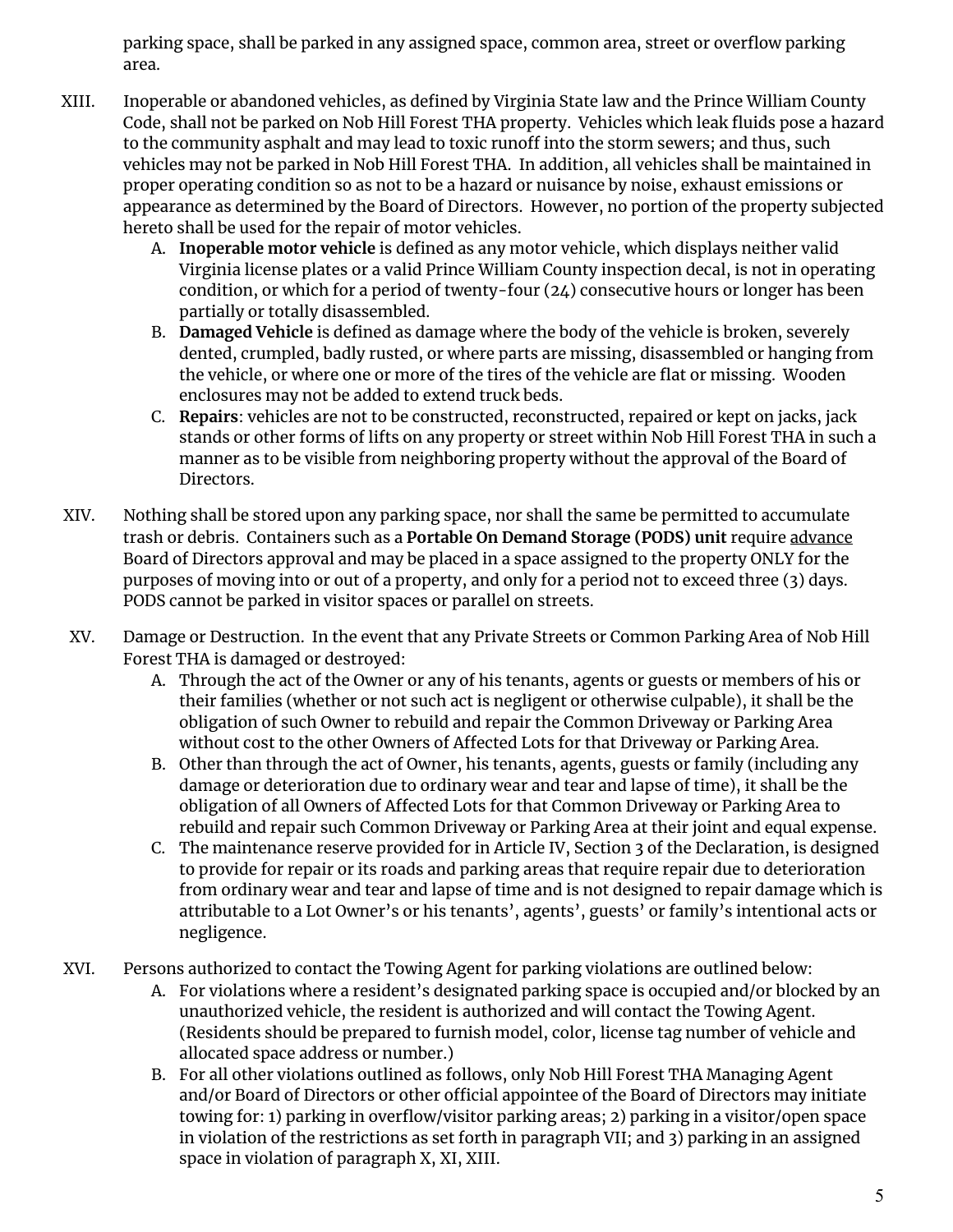- C. For violations of parking in a designated fire lane, residents may call the towing company or Prince William County Police Department at 703-792-6500. The Prince William County Police are authorized to enter any fire lane for the purpose of enforcing the "No Parking or Standing" provisions. Any police officer or representative of the Fire Marshal's office who finds any vehicle in violation shall have the authority to remove such vehicle at the owner's expense.
- XVII. The Towing Agent for Nob Hill Forest THA is Dominion Wrecker, with principal office at 2630 Hanco Center Drive, Woodbridge, VA 22191, 703-730-6610. The towing agent is responsible for notifying the Prince William County Police Department of all pertinent and required information concerning the vehicle removed from NHF THA property. Signs providing the phone number of the Prince William County Police Department have been posted at each entrance.
- XVIII. **Vehicles may be towed immediately without warning from the property, and stored at the vehicle owner's risk and expense if parked as prohibited by this Resolution OR if deemed hazardous or could cause damage or injuries as determined by the Board of Directors.**
	- XIX. Homeowners and residents are responsible for their renters' and visitors' compliance with the Nob Hill Forest THA Parking Rules and Regulations. It is the homeowner's responsibility to inform their guests, occupants, tenants, licensees and invitees (including realtors and contractors) of all parking restrictions. **Owners and residents residing in the Nob Hill Forest THA are required to register their vehicles with the Commonwealth of Virginia within thirty (30) days and to comply with all other laws, statutes, ordinances and codes applicable to motor vehicles within the Commonwealth of Virginia and Prince William County. Owners/Residents who are active duty military members may submit proof of military status if their vehicle(s) is registered out of state.**
	- XX. Motorized vehicles are to be operated in accordance with existing Prince William County, Commonwealth of Virginia, and federal regulations. Drivers will control and operate their vehicles in a safe and prudent manner. The speed limit in Nob Hill Forest THA is fifteen (15) MPH, and is not to be exceeded.
	- XXI. Nothing in this resolution shall be construed to hold Nob Hill Forest THA, its Board of Directors, employees or designees responsible for damage to vehicles or loss of property from vehicles parked within the Nob Hill Forest THA. Vehicles and their contents parking within Nob Hill Forest THA are at the sole risk of the owner(s) thereof.
- XXII. The Nob Hill Forest THA shall have the right to enforce, by towing or any proceeding at law or in equity, all parking restrictions and regulations set forth in this Resolution. Failure by the Association to enforce any regulation herein contained shall in no event be deemed a waiver of the right to do so thereafter.

The effective date of this Resolution shall be the 1st Day of October, 2020.

By: THE NOB HILL FOREST TOWNHOME OWNERS ASSOCIATION THA BOARD OF DIRECTORS

I hereby certify that the foregoing Policy Resolution was duly adopted by Action Without Meeting by the Board of Directors of the Nob Hill Forest THA this 27th Day 0f August, 2020.

ATTEST: See Action Without Meeting, Attached